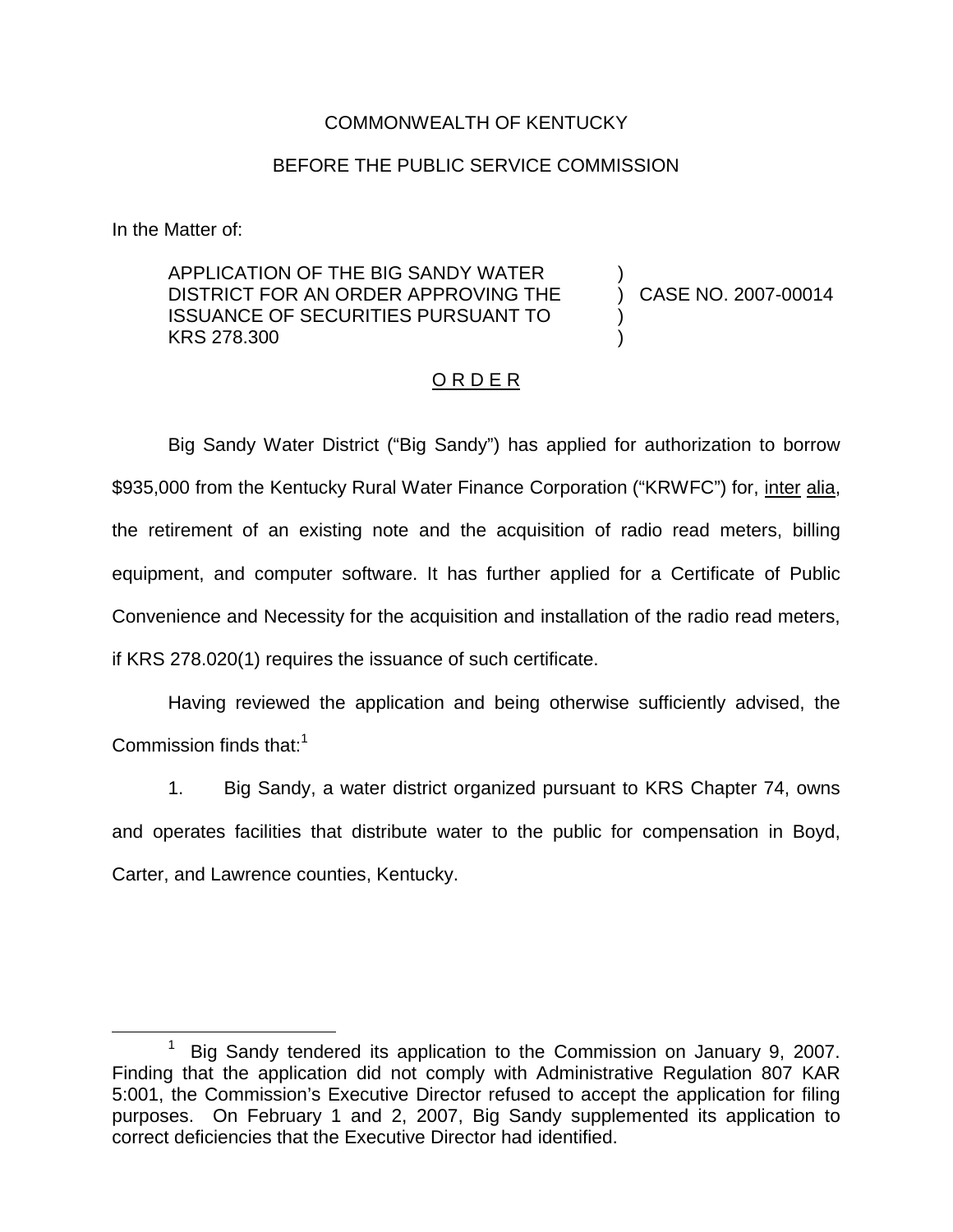2. Big Sandy currently provides water service to approximately 3,888 customers.<sup>2</sup>

3. Big Sandy currently has net utility plant of \$11,538.283.<sup>3</sup>

4. Big Sandy proposes to purchase approximately 4,000 meters at an

estimated cost of \$543,050.

5. KRS 278.020(1) provides in pertinent part:

No person, partnership, public or private corporation, or combination thereof shall commence providing utility service to or for the public or begin the construction of any plant, equipment, property, or facility for furnishing to the public any of the services enumerated in KRS 278.010, except retail electric suppliers for service connections to electricconsuming facilities located within its certified territory and ordinary extensions of existing systems in the usual course of business, until that person has obtained from the Public Service Commission a certificate that public convenience and necessity require the service or construction.

6. Administrative Regulation 807 KAR 5:001, Section 9, provides:

No certificate of public convenience and necessity will be required for extensions that do not create wasteful duplication of plant, equipment, property or facilities, or conflict with the existing certificates or service of other utilities operating in the same area and under the jurisdiction of the commission that are in the general area in which the utility renders service or contiguous thereto, and that do not involve sufficient capital outlay to materially affect the existing financial condition of the utility involved, or will not result in increased charges to its customers.

<sup>&</sup>lt;sup>2</sup> Annual Report of Big Sandy Water District to the Public Service Commission for the Calendar Year Ended December 31, 2005 at 27.

 $3$  Id. at 7.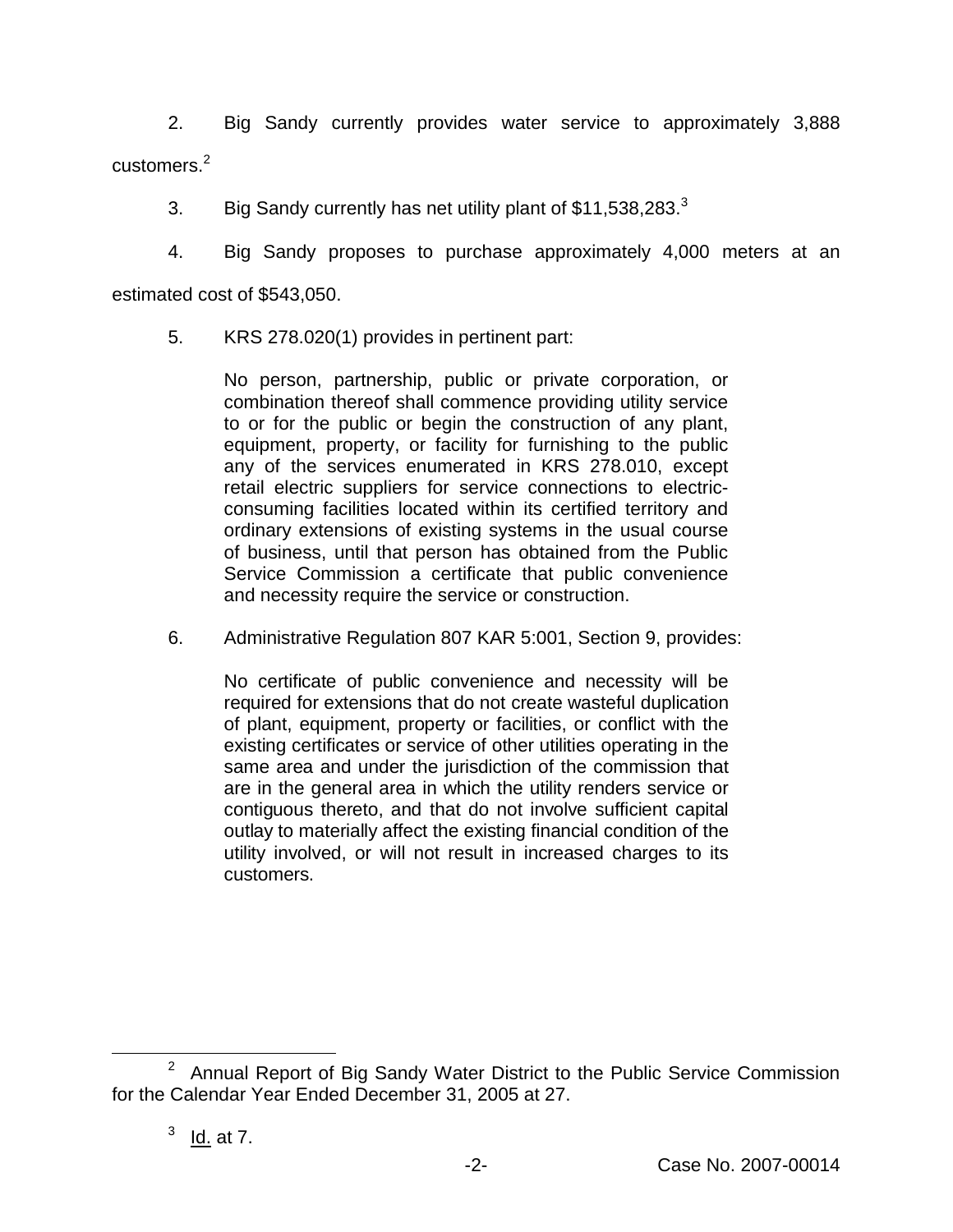7. Large scale replacement of existing metering systems with automated meter reading equipment constitutes an extension of service that may require a Certificate of Public Convenience and Necessity.<sup>4</sup>

8. As Big Sandy's replacement of existing meters with radio read metering equipment is financed through the issuance of evidences of indebtedness and the issuance of such indebtedness materially affects Big Sandy's financial condition, KRS 278.020(1) requires Big Sandy to obtain a Certificate of Public Convenience prior to the proposed installation of such equipment.

9. Big Sandy estimates that the replacement of existing meters with radio read meters will result in a reduction of \$57,000 in annual meter reading expenses.

10. Use of radio read meters will enhance Big Sandy's ability to monitor water loss and locate water leaks and may reduce its water loss expense.

11. The proposed replacement of all existing meters with radio read meters will not result in the wasteful duplication of existing utility facilities.

12. The public convenience and necessity require the proposed purchase and installation of the radio read meters.

13. Big Sandy proposes to borrow \$935,000 from KRWFC through KRWFC's Flexible Term Program. Under the terms of the proposed loan, Big Sandy will pay the loan over a 20-year period at interest rates ranging from 3.85 to 4.3 percent.

14. Big Sandy proposes to use \$543,050 of the loan proceeds for the acquisition of approximately 4,000 radio read meters; \$321,688 for the retirement of an existing note whose proceeds financed the construction of certain water distribution

<sup>4</sup> Case No. 2006-00314, The Application of Owen Electric Cooperative, Inc. for an Order Issuing a Certificate of Public Convenience and Necessity (Ky. PSC Oct. 31, 2006).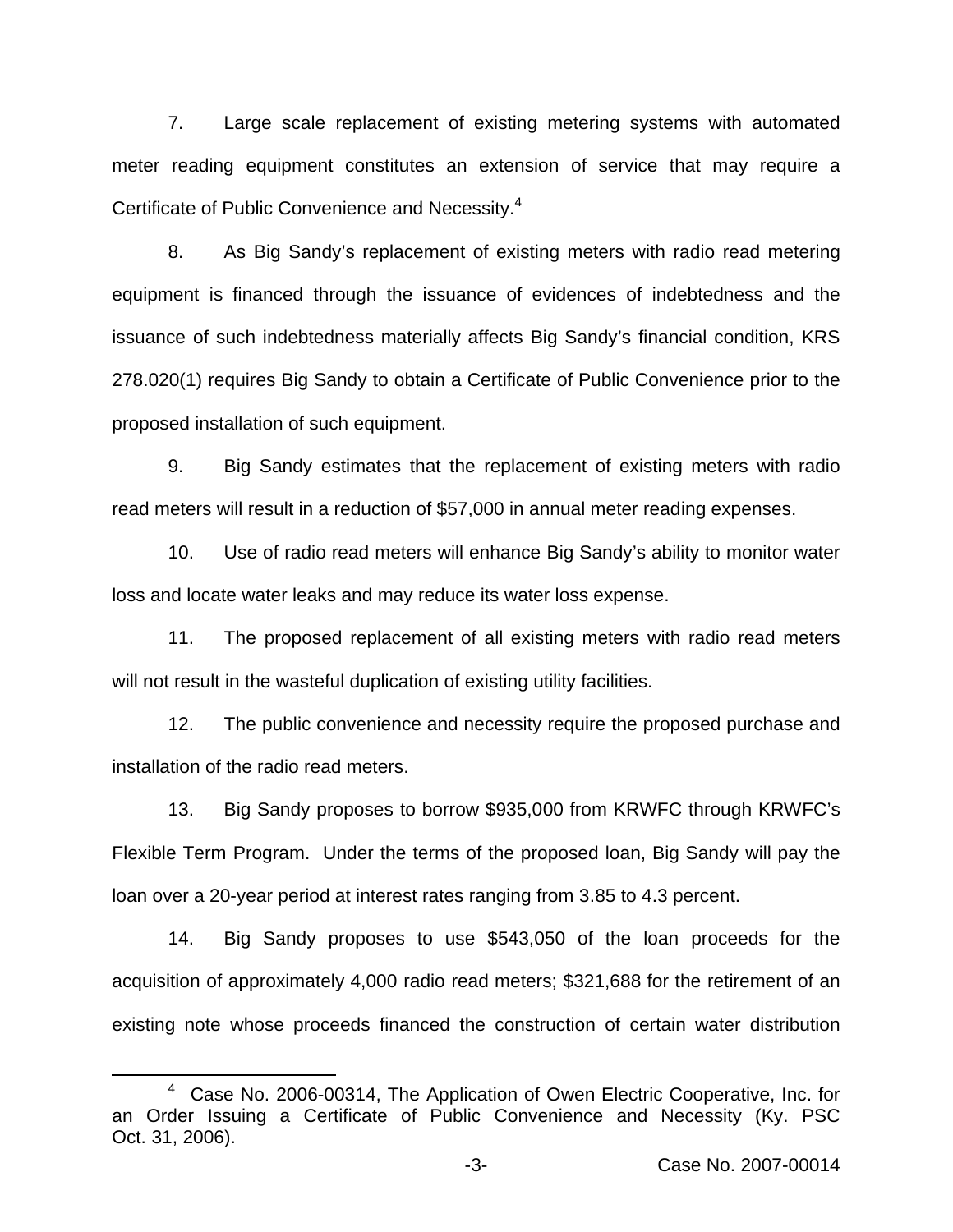mains in Lawrence County, Kentucky;<sup>5</sup> \$35,000 for the acquisition of billing equipment and computer software; and \$35,262 for loan financing costs.

15. Big Sandy's execution of the loan agreement is for a lawful object within Big Sandy's corporate purposes, is necessary and appropriate for and consistent with the proper performance by Big Sandy of its service to the public, will not impair Big Sandy's ability to perform that service, and is reasonably necessary and appropriate for such purpose.

16. Big Sandy requests authority to deviate from Administrative Regulation 807 KAR 5:001, Section 11(2)(a), which requires that an application for issuance of evidences of indebtedness contain a financial exhibit that "cover[s] operations for a twelve (12) month period, said period ending not more than ninety (90) days prior to the date the application is filed,"<sup>6</sup> and permit Big Sandy to file a financial exhibit based upon operations for the 12-month period ending December 31, 2005.

17. Good cause exists to permit Big Sandy to deviate from Administrative Regulation 807 KAR 5:001, Section 11(2)(a). No material change in Big Sandy's financial condition has occurred between December 31, 2005 and the filing of Big Sandy's application. Moreover, at the time of filing its application, Big Sandy lacked the capability to generate current financial reports without great expense in time and other resources.

 $5$  As the cost of this water distribution main extension did not exceed \$500,000, Big Sandy was not required to obtain a Certificate of Public Convenience and Necessity. See 2005 Ky. Acts Chapter 173; 2006 Ky. Acts Chapter 252.

 $6$  See 807 KAR 5:001, Sections 6 and 11(2)(a).